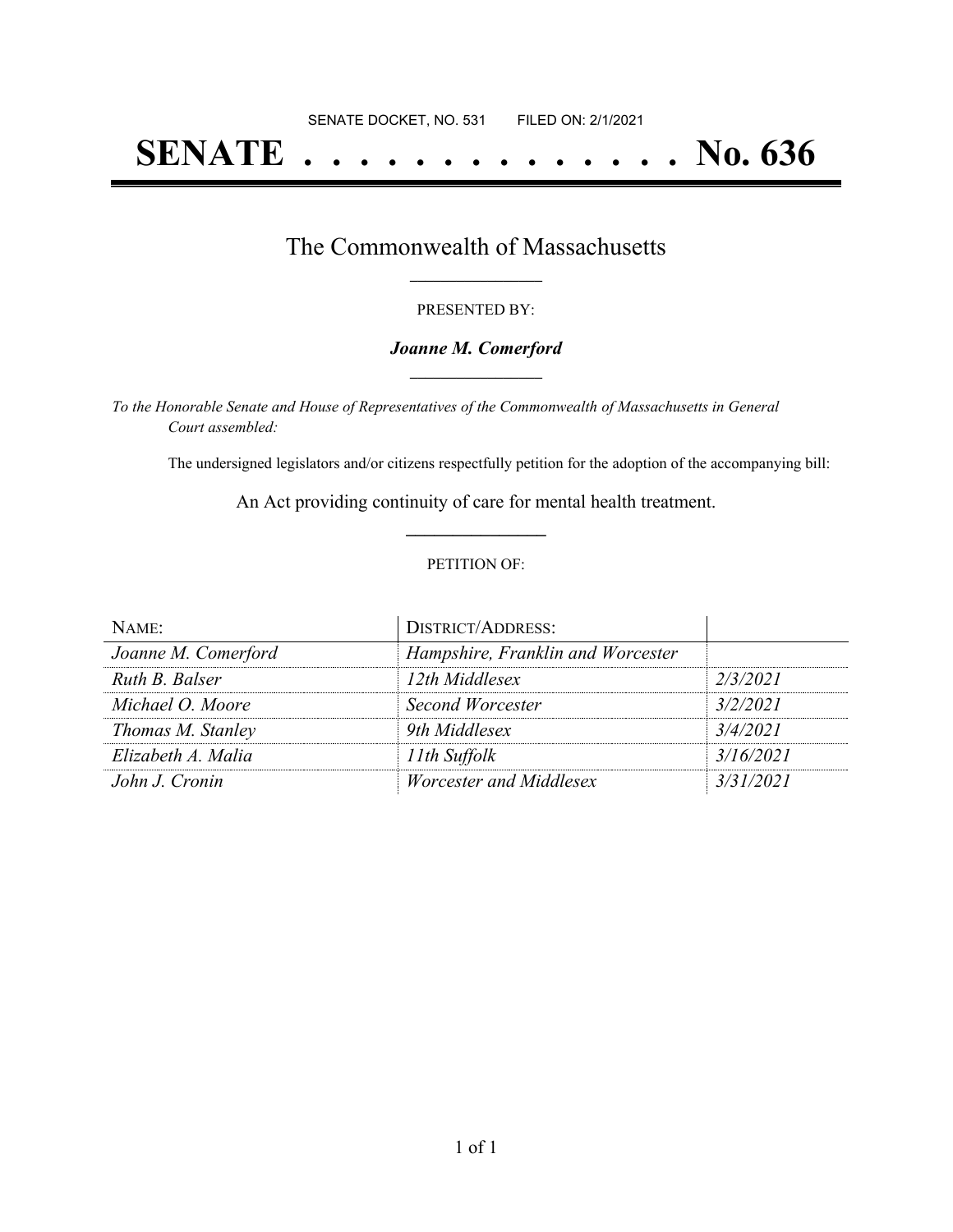## SENATE DOCKET, NO. 531 FILED ON: 2/1/2021

## **SENATE . . . . . . . . . . . . . . No. 636**

By Ms. Comerford, a petition (accompanied by bill, Senate, No. 636) of Joanne M. Comerford, Ruth B. Balser, Michael O. Moore, Thomas M. Stanley and other members of the General Court for legislation relative to the continuity of care for mental health treatment. Financial Services.

### [SIMILAR MATTER FILED IN PREVIOUS SESSION SEE SENATE, NO. *555* OF 2019-2020.]

## The Commonwealth of Massachusetts

**In the One Hundred and Ninety-Second General Court (2021-2022) \_\_\_\_\_\_\_\_\_\_\_\_\_\_\_**

**\_\_\_\_\_\_\_\_\_\_\_\_\_\_\_**

An Act providing continuity of care for mental health treatment.

Be it enacted by the Senate and House of Representatives in General Court assembled, and by the authority *of the same, as follows:*

1 SECTION 1. Section 1 of chapter 176O of the General Laws is hereby amended by

2 inserting after the definition of "Concurrent review" the following definition:-

3 "Continuing course of treatment", having at least 1 visit in the past 4 months for the same

4 or similar mental health diagnosis or set of symptoms.

- 5 SECTION 2. Subsection (e) of section 15 of said chapter 176O is hereby amended by
- 6 striking out the words "that could have been imposed if the provider had not been disenrolled;"
- 7 and inserting in place thereof the following words:- permitted under this section;.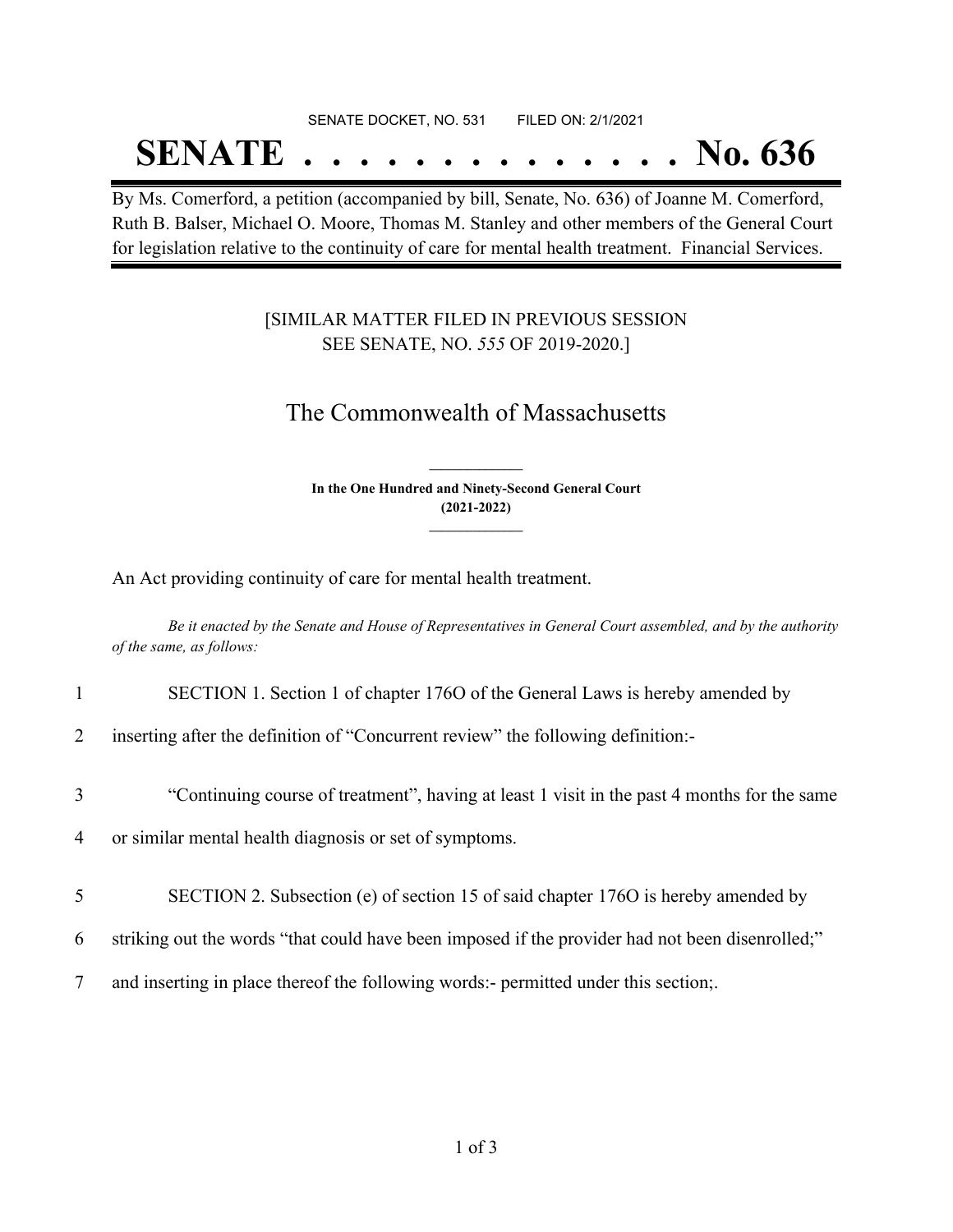SECTION 3. The second sentence of said subsection (e) of said section 15 of said chapter 176O is hereby further amended by striking out the word "remained" and inserting in place thereof the following words:- had been.

 SECTION 4. Section 15 of said chapter 176O is hereby further amended by adding after subsection (k) the following subsection:-

 (l) A carrier shall allow any insured who is engaged in a continuing course of treatment with a licensed mental health provider eligible for coverage under the plan, and whose provider in connection with the mental health treatment is involuntarily or voluntarily disenrolled, other than for quality-related reasons or for fraud, or whose carrier has changed for any reason thereby placing the provider out-of-network, to continue treatment with the provider through an out-of-network option, pursuant to the following:

 (1) The carrier shall reimburse the licensed mental health care professional the usual network per-unit reimbursement rate for the relevant service and provider type as payment in full. If more than one reimbursement rate exists, the carrier shall use the median reimbursement rate.

 (2) The non-network option may require that a covered person pay a higher co-payment only if the higher co-payment results from increased costs caused by the use of a non-network provider. The carrier shall provide an actuarial demonstration of the increased costs to the division of health care finance and policy at the commissioner's request. If the increased costs are not justified, the commissioner shall require the carrier to recalculate the appropriate costs allowed and resubmit the appropriate co-payment to the division of health care finance and policy.

of 3